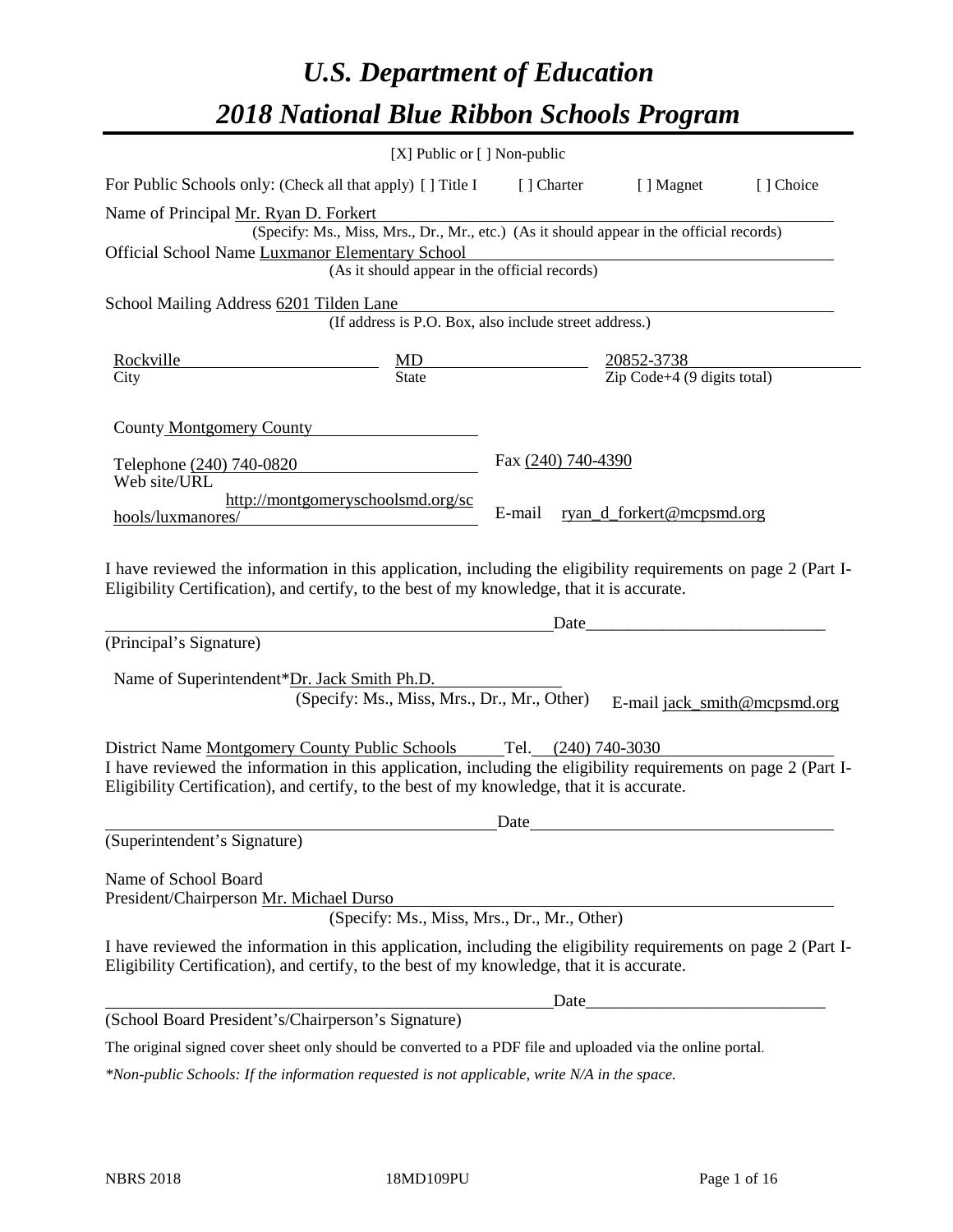The signatures on the first page of this application (cover page) certify that each of the statements below, concerning the school's eligibility and compliance with U.S. Department of Education and National Blue Ribbon Schools requirements, are true and correct.

- 1. The school configuration includes one or more of grades K-12. (Schools on the same campus with one principal, even a K-12 school, must apply as an entire school.)
- 2. All nominated public schools must meet the state's performance targets in reading (or English language arts) and mathematics and other academic indicators (i.e., attendance rate and graduation rate), for the all students group and all subgroups, including having participation rates of at least 95 percent using the most recent accountability results available for nomination.
- 3. To meet final eligibility, all nominated public schools must be certified by states prior to September 2018 in order to meet all eligibility requirements. Any status appeals must be resolved at least two weeks before the awards ceremony for the school to receive the award.
- 4. If the school includes grades 7 or higher, the school must have foreign language as a part of its curriculum.
- 5. The school has been in existence for five full years, that is, from at least September 2012 and each tested grade must have been part of the school for the past three years.
- 6. The nominated school has not received the National Blue Ribbon Schools award in the past five years: 2013, 2014, 2015, 2016, or 2017.
- 7. The nominated school has no history of testing irregularities, nor have charges of irregularities been brought against the school at the time of nomination. The U.S. Department of Education reserves the right to disqualify a school's application and/or rescind a school's award if irregularities are later discovered and proven by the state.
- 8. The nominated school has not been identified by the state as "persistently dangerous" within the last two years.
- 9. The nominated school or district is not refusing Office of Civil Rights (OCR) access to information necessary to investigate a civil rights complaint or to conduct a district-wide compliance review.
- 10. The OCR has not issued a violation letter of findings to the school district concluding that the nominated school or the district as a whole has violated one or more of the civil rights statutes. A violation letter of findings will not be considered outstanding if OCR has accepted a corrective action plan from the district to remedy the violation.
- 11. The U.S. Department of Justice does not have a pending suit alleging that the nominated school or the school district as a whole has violated one or more of the civil rights statutes or the Constitution's equal protection clause.
- 12. There are no findings of violations of the Individuals with Disabilities Education Act in a U.S. Department of Education monitoring report that apply to the school or school district in question; or if there are such findings, the state or district has corrected, or agreed to correct, the findings.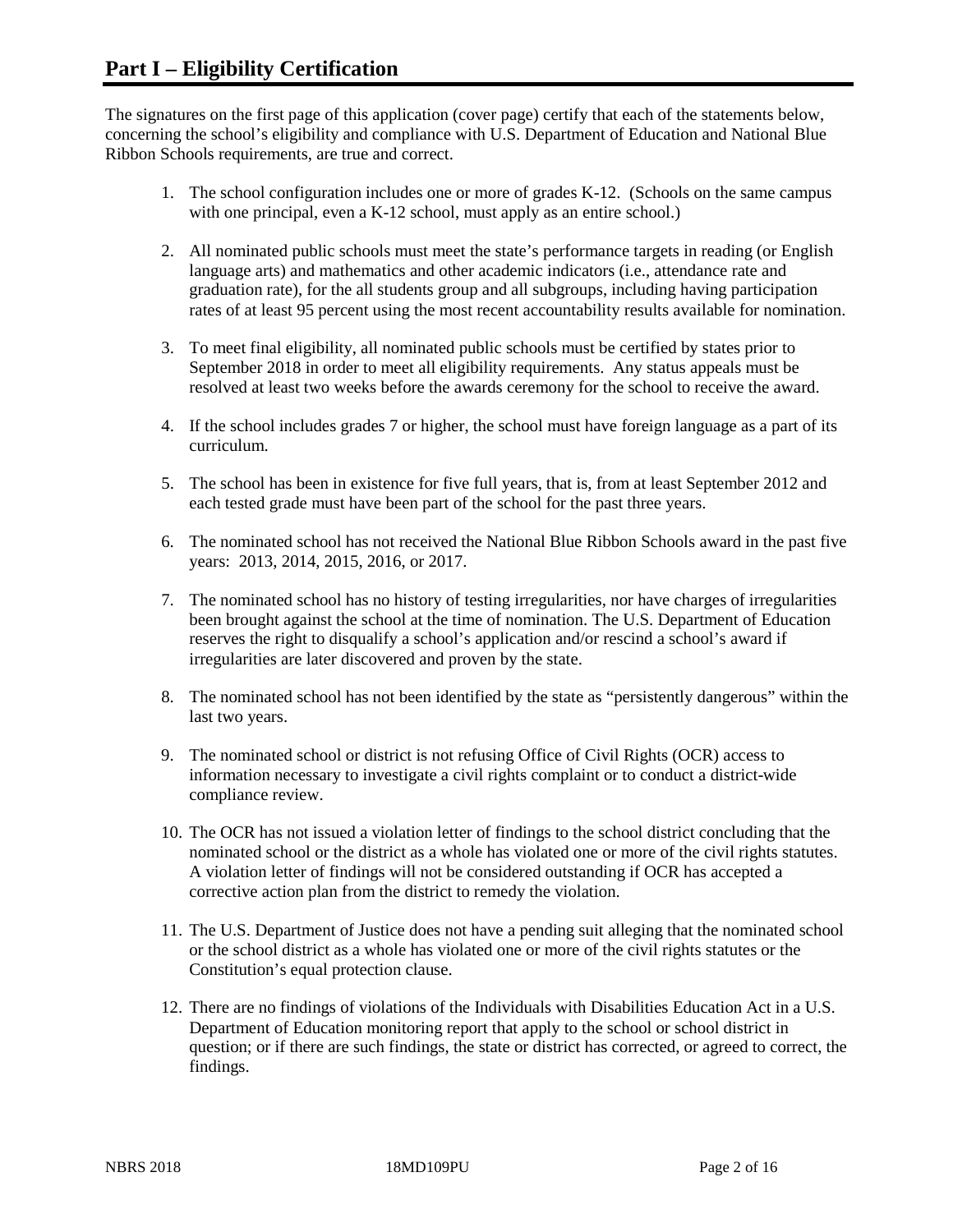#### **Data should be provided for the most recent school year (2017-2018) unless otherwise stated.**

#### **DISTRICT**

1. Number of schools in the district  $135$  Elementary schools (includes K-8) (per district designation): 40 Middle/Junior high schools 26 High schools 2 K-12 schools

203 TOTAL

**SCHOOL** (To be completed by all schools)

2. Category that best describes the area where the school is located:

[] Urban or large central city [X] Suburban [] Rural or small city/town

3. Number of students as of October 1, 2017 enrolled at each grade level or its equivalent in applying school:

| Grade                           | # of         | # of Females   | <b>Grade Total</b> |
|---------------------------------|--------------|----------------|--------------------|
|                                 | <b>Males</b> |                |                    |
| <b>PreK</b>                     | 18           | $\overline{4}$ | 22                 |
| K                               | 41           | 45             | 86                 |
| 1                               | 50           | 45             | 95                 |
| $\overline{2}$                  | 37           | 43             | 80                 |
| 3                               | 40           | 40             | 80                 |
| 4                               | 37           | 38             | 75                 |
| 5                               | 43           | 46             | 89                 |
| 6                               | 0            | 0              | 0                  |
| 7                               | 0            | 0              | 0                  |
| 8                               | 0            | 0              | 0                  |
| 9                               | 0            | 0              | 0                  |
| 10                              | 0            | 0              | 0                  |
| 11                              | 0            | 0              | 0                  |
| 12 or higher                    | 0            | 0              | 0                  |
| <b>Total</b><br><b>Students</b> | 266          | 261            | 527                |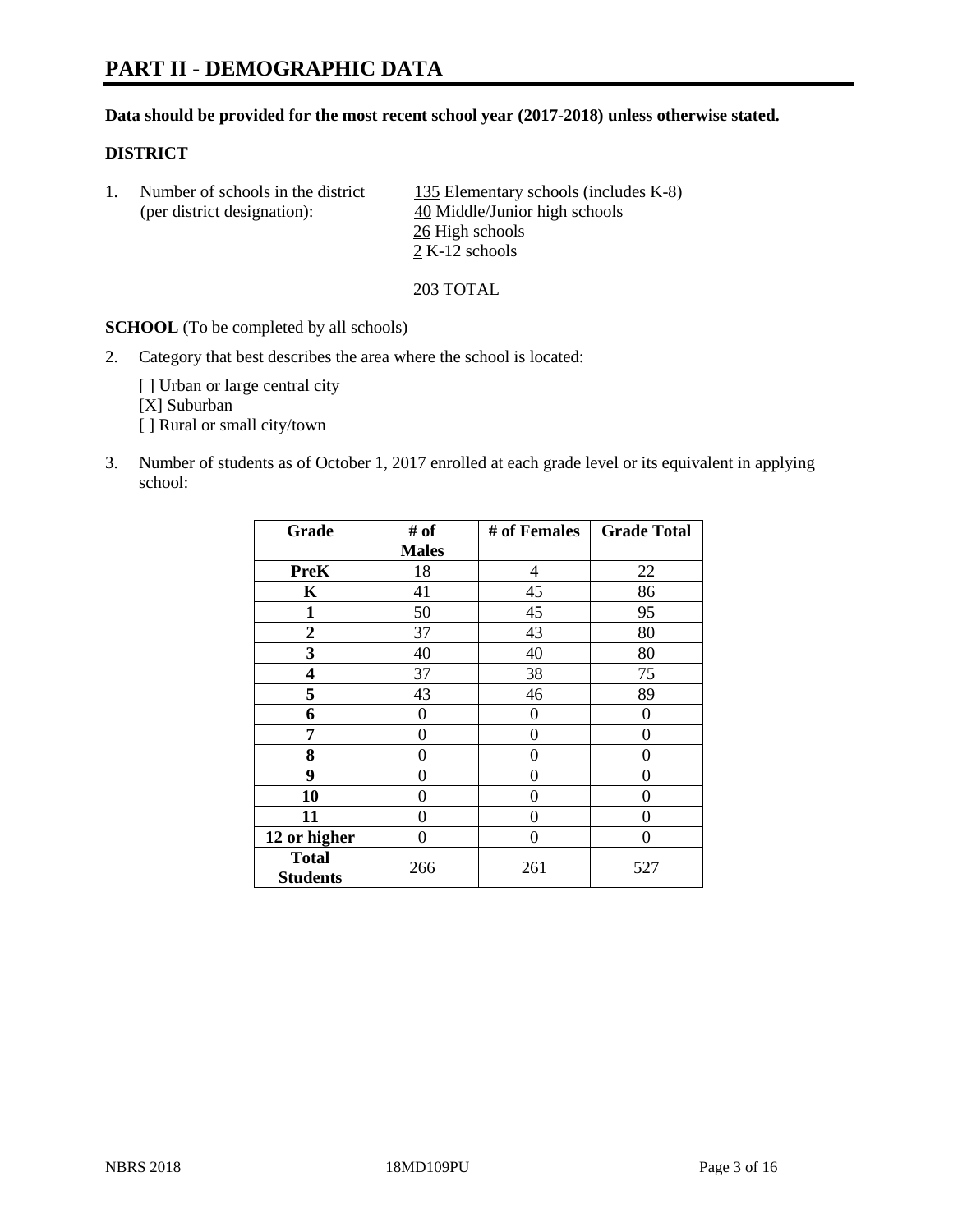the school: 23 % Asian

4. Racial/ethnic composition of  $\qquad 0\%$  American Indian or Alaska Native 15 % Black or African American 19 % Hispanic or Latino 0 % Native Hawaiian or Other Pacific Islander 38 % White 5 % Two or more races **100 % Total**

(Only these seven standard categories should be used to report the racial/ethnic composition of your school. The Final Guidance on Maintaining, Collecting, and Reporting Racial and Ethnic Data to the U.S. Department of Education published in the October 19, 2007 *Federal Register* provides definitions for each of the seven categories.)

5. Student turnover, or mobility rate, during the 2016 – 2017 school year: 18%

If the mobility rate is above 15%, please explain.

Luxmanor is home to many international families who reside within the school boundaries for a short period of time. These families typically work for government agencies either associated with their home country or with the U.S. government. Additionally, families who work for the federal government for short periods of time reside within the school boundaries.

This rate should be calculated using the grid below. The answer to (6) is the mobility rate.

| <b>Steps For Determining Mobility Rate</b>         | Answer |  |
|----------------------------------------------------|--------|--|
| $(1)$ Number of students who transferred to        |        |  |
| the school after October 1, 2016 until the         | 51     |  |
| end of the 2016-2017 school year                   |        |  |
| (2) Number of students who transferred             |        |  |
| <i>from</i> the school after October 1, 2016 until | 34     |  |
| the end of the 2016-2017 school year               |        |  |
| (3) Total of all transferred students [sum of      | 85     |  |
| rows $(1)$ and $(2)$ ]                             |        |  |
| (4) Total number of students in the school as      | 467    |  |
| of October 1, 2016                                 |        |  |
| $(5)$ Total transferred students in row $(3)$      | 0.18   |  |
| divided by total students in row (4)               |        |  |
| $(6)$ Amount in row $(5)$ multiplied by 100        | 18     |  |

6. English Language Learners (ELL) in the school: 28 %

145 Total number ELL

Specify each non-English language represented in the school (separate languages by commas): Amharic, Arabic, Armenian, Bulgarian, Chinese, Ewe, French, Greek, Hebrew, Hindi, Indonesian, Japanese, Konkani, Korean, Mandingo, Persian, Polish, Portuguese, Russian, Spanish, Thai, Yoruba

7. Students eligible for free/reduced-priced meals: 17 % Total number students who qualify: 91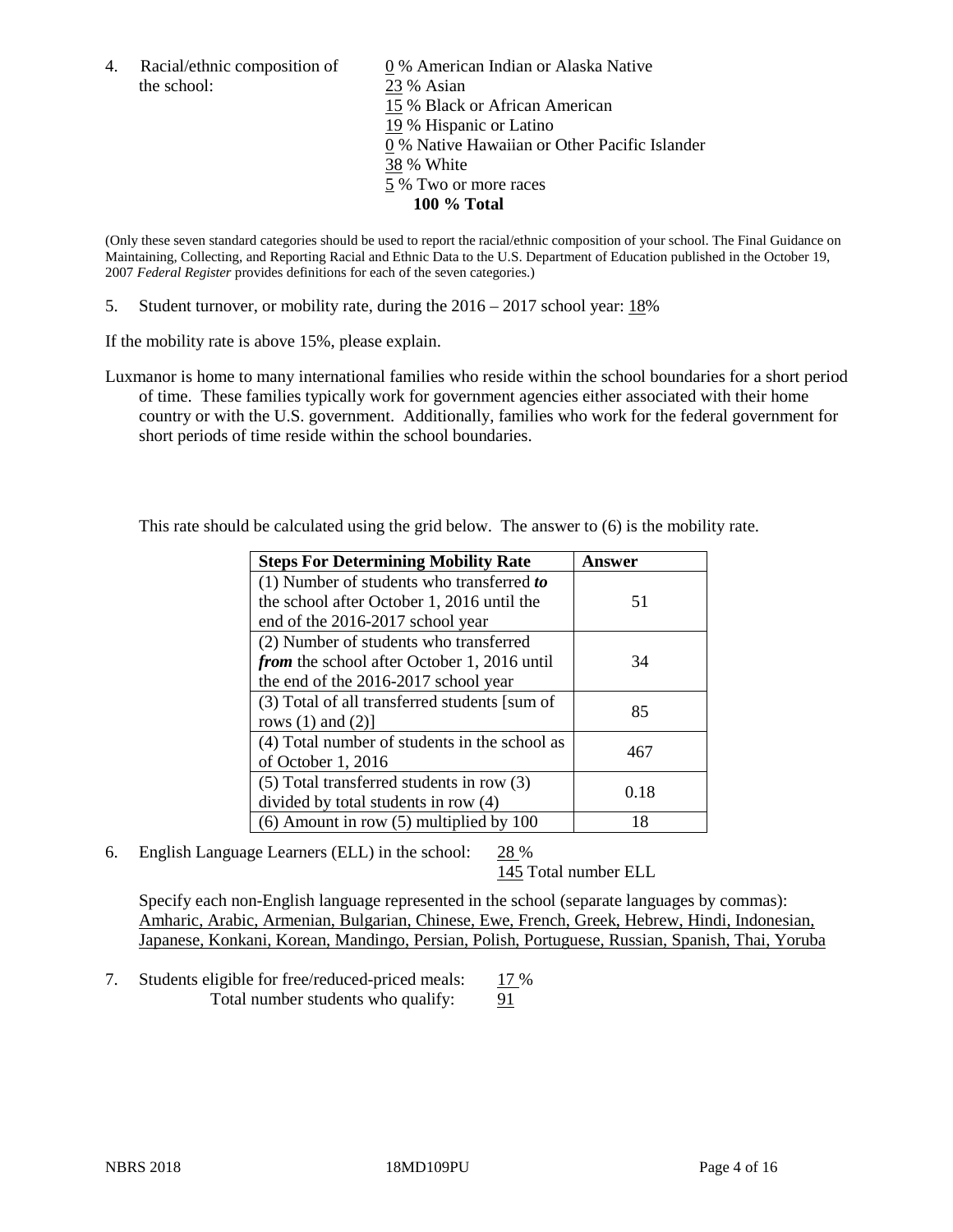76 Total number of students served

Indicate below the number of students with disabilities according to conditions designated in the Individuals with Disabilities Education Act. Do not add additional conditions. It is possible that students may be classified in more than one condition.

| 6 Autism                   | 3 Multiple Disabilities                 |
|----------------------------|-----------------------------------------|
| 0 Deafness                 | 0 Orthopedic Impairment                 |
| 0 Deaf-Blindness           | 7 Other Health Impaired                 |
| 38 Developmentally Delayed | 11 Specific Learning Disability         |
| 0 Emotional Disturbance    | 9 Speech or Language Impairment         |
| 1 Hearing Impairment       | 0 Traumatic Brain Injury                |
| 1 Intellectual Disability  | 0 Visual Impairment Including Blindness |

- 9. Number of years the principal has been in her/his position at this school:  $11$
- 10. Use Full-Time Equivalents (FTEs), rounded to nearest whole numeral, to indicate the number of school staff in each of the categories below:

|                                                                                                                                                                                                                                | <b>Number of Staff</b>      |
|--------------------------------------------------------------------------------------------------------------------------------------------------------------------------------------------------------------------------------|-----------------------------|
| Administrators                                                                                                                                                                                                                 | $\mathcal{D}_{\mathcal{L}}$ |
| Classroom teachers including those<br>teaching high school specialty<br>subjects, e.g., third grade teacher,<br>history teacher, algebra teacher.                                                                              | 20                          |
| Resource teachers/specialists/coaches<br>e.g., reading specialist, science coach,<br>special education teacher, technology<br>specialist, art teacher, etc.                                                                    | 15                          |
| Paraprofessionals under the<br>supervision of a professional<br>supporting single, group, or classroom<br>students.                                                                                                            | 7                           |
| Student support personnel<br>e.g., guidance counselors, behavior<br>interventionists, mental/physical<br>health service providers,<br>psychologists, family engagement<br>liaisons, career/college attainment<br>coaches, etc. | 1                           |

11. Average student-classroom teacher ratio, that is, the number of students in the school divided by the FTE of classroom teachers, e.g., 22:1 26:1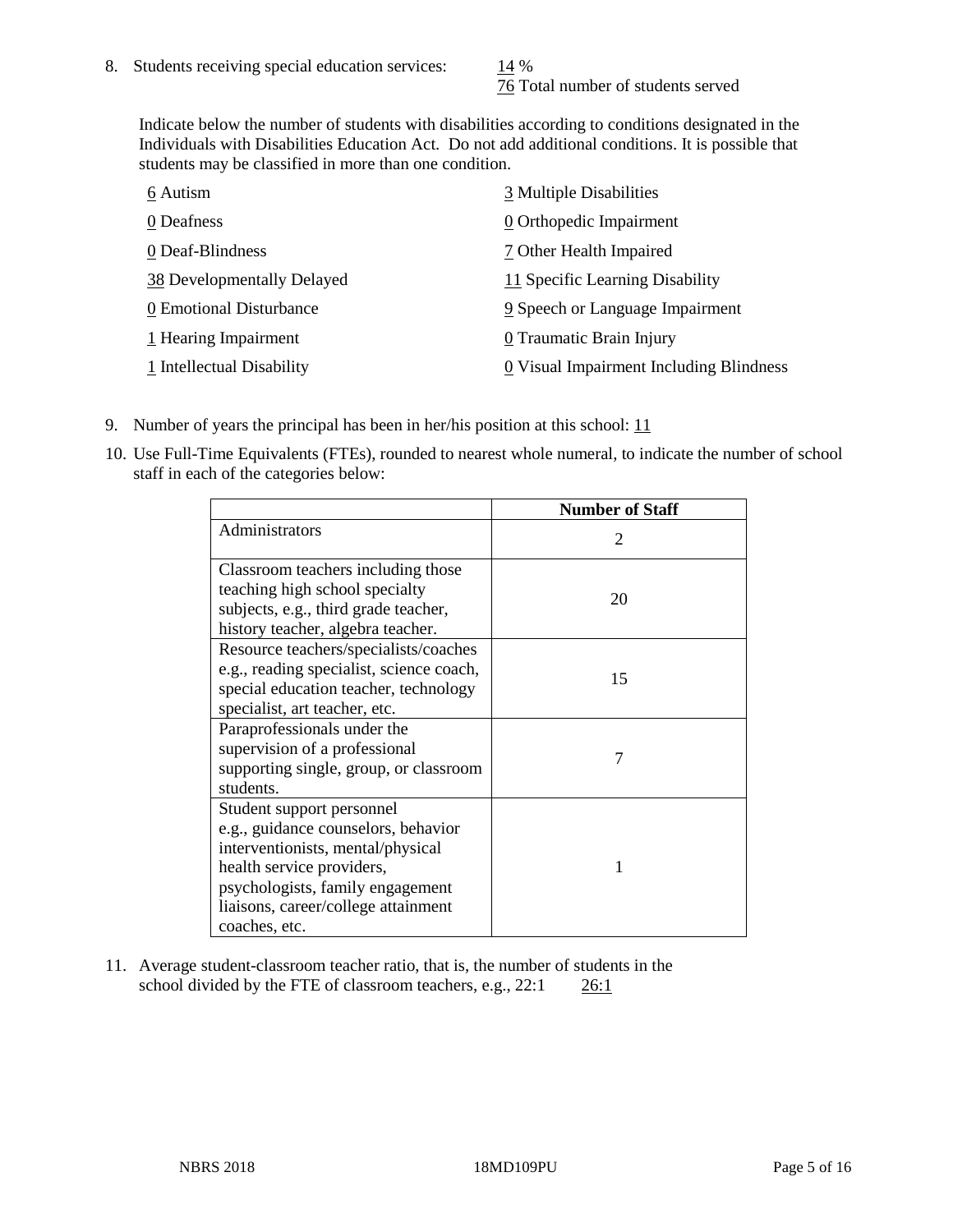12. Show daily student attendance rates. Only high schools need to supply yearly graduation rates.

| <b>Required Information</b> | 2016-2017 | 2015-2016 | $12014 - 2015$ | 2013-2014 | 2012-2013 |
|-----------------------------|-----------|-----------|----------------|-----------|-----------|
| Daily student attendance    | 95%       | 95%       | 95%            | 95%       | 95%       |
| High school graduation rate | 0%        | 0%        | 0%             | 9%        | 0%        |

#### 13. **For high schools only, that is, schools ending in grade 12 or higher.**

Show percentages to indicate the post-secondary status of students who graduated in Spring 2017.

| <b>Post-Secondary Status</b>                  |              |
|-----------------------------------------------|--------------|
| Graduating class size                         |              |
| Enrolled in a 4-year college or university    | 0%           |
| Enrolled in a community college               | 0%           |
| Enrolled in career/technical training program | 0%           |
| Found employment                              | 0%           |
| Joined the military or other public service   | 0%           |
| Other                                         | $\gamma_{0}$ |

14. Indicate whether your school has previously received a National Blue Ribbon Schools award. Yes No X

If yes, select the year in which your school received the award.

15. In a couple of sentences, provide the school's mission or vision statement.

The Luxmanor community will provide a high-quality, world class education that ensures success for every child through dedicated teaching and learning.

16. **For public schools only**, if the school is a magnet, charter, or choice school, explain how students are chosen to attend.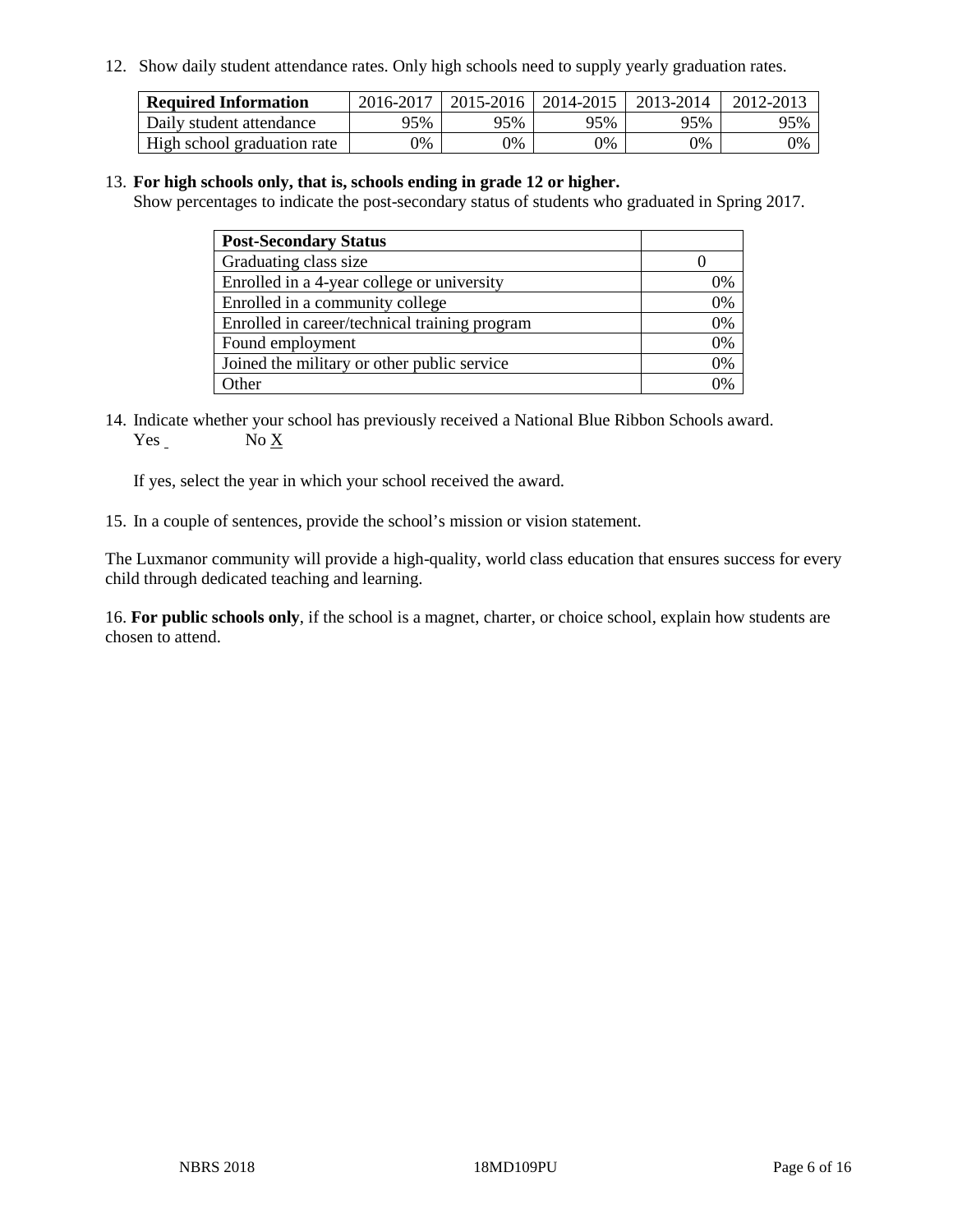## **PART III – SUMMARY**

Luxmanor Elementary School is located in Rockville, Maryland. The local school community consists of single family homes, condominiums, townhomes and apartments, situated in a suburban setting outside of Washington D.C. The close proximity to the nation's capital attracts families from around the world, which contributes to students from 23 different countries and 26% of students receiving English as a Second Language services and a diverse student body. As recently as 12 years ago, we were considered a small school with only 320 students. New construction in the area has yielded a rapid increase in enrollment. Opened in 1966, the school received additions in 1988 and 2008. The school is scheduled for a revitalization/expansion project, which is scheduled to begin in July 2018. During this time, the school will relocate to a holding school for 18 months while work is completed on the project.

The Luxmanor community has a rich history that has impacted the nation. Located on the Isaac Riley Farm, Reverend Josiah Henson worked as a slave from 1795 to 1830. His 1849 autobiography, "The Life of Josiah Henson, Formerly a Slave," inspired Harriet Beecher Stowe's novel, "Uncle Tom's Cabin." The Josiah Henson Park is located three blocks from the school within the school community.

The community plays a vital role in the success of the school and parents support the school in various ways. The PTA sponsors multiple traditions and events throughout the school year that enhance the learning experiences of all students in the school. Parents kick off the school year with the annual Back to School picnic, which provides families the opportunity to meet each other, as well as interact with the staff. During the school year, the PTA sponsors three book fairs to provide students with additional opportunities to read books and engage with literacy. The Science Fair allows our students to showcase their science projects with judges from the National Institutes of Health and International Night gathers families to highlight and celebrate the various cultures in our school from around the world. The Geography Bowl promotes students learning about different regions around the world in a friendly, competitive environment. The Variety Show, at the end of the school year, allows students to showcase their talents ranging from singing to telling jokes to playing instruments. Family Fun Night is a time for families to come to school and enjoy an evening of games.

School events throughout the school year support students' academic and emotional well-being of each child. The school counselor conducts counseling lessons every other week focused on decision making, character education, social skills, conflict resolution, self-esteem, social media, internet and personal safety and career awareness. Small group counseling is focused on enhancing social skills and dealing with special topics such as grief/loss or family separation. Lunch bunches conducted by the principal and counselor provide additional opportunities for students to discuss their lives and make deeper connections to the school. Town Hall meetings during the school year celebrate student successes in the classrooms. Every student sets yearly goals in reading and math, brainstorming ideas on how they can meet their goals and track their own progress in meeting those goals. The Young Scholars program, in fifth grade, is focused on building student to student relationships, nurturing self-esteem and confidence in students, promoting collaboration and enriching the educational experience and cultural awareness of students. Science, Technology, Engineering, Art and Math (STEAM) day provides students with interactive lessons throughout the day that integrate science, technology, engineering, art and math to engage students. Read Across America week celebrates literacy each day through a variety of activities that all students participate in such as guest reader day, dress up as your favorite character day and Drop Everything and Read day, as well as a year-long program that promotes and rewards reading outside of the school day that is sponsored by a nationwide company. Cultural awareness is part of the School Improvement Plan to honor and celebrate the differences between us and recognize that all cultures are valued and important at the school. Instructional materials used are multi-cultural so all students see themselves in the books they read at school and in the projects they research.

Luxmanor is proud to be home to two special education programs that provide services to students from multiple other schools. The School Community Based (SCB) program provides services to students who have severe cognitive disabilities in grades kindergarten – fifth grade. We are also home to the Preschool Education Program (PEP) which provides services to three and four-year-old students who qualify to receive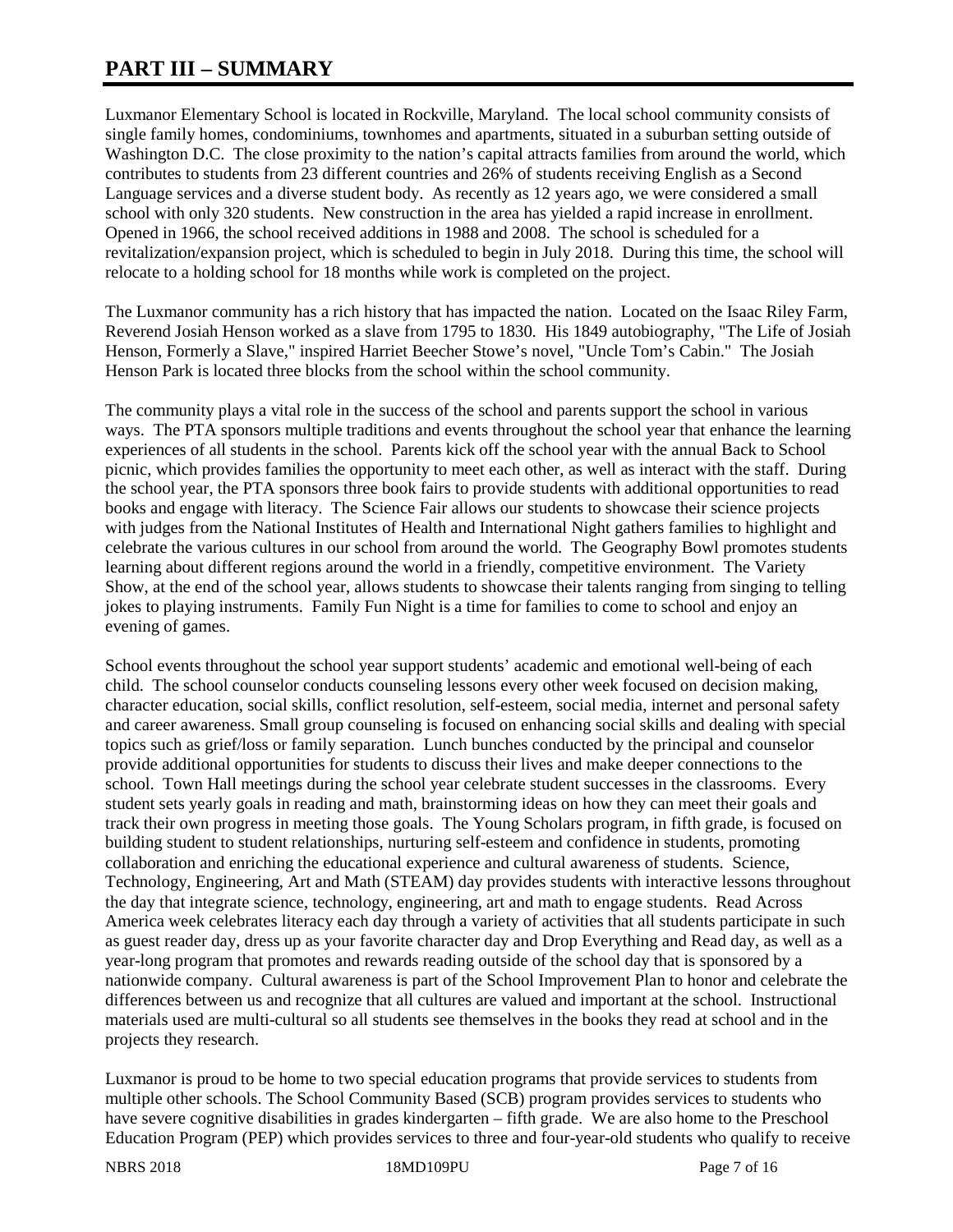special education services. Our two SCB classes and two PEP classes are integrated into our daily schedules and are beloved by our community.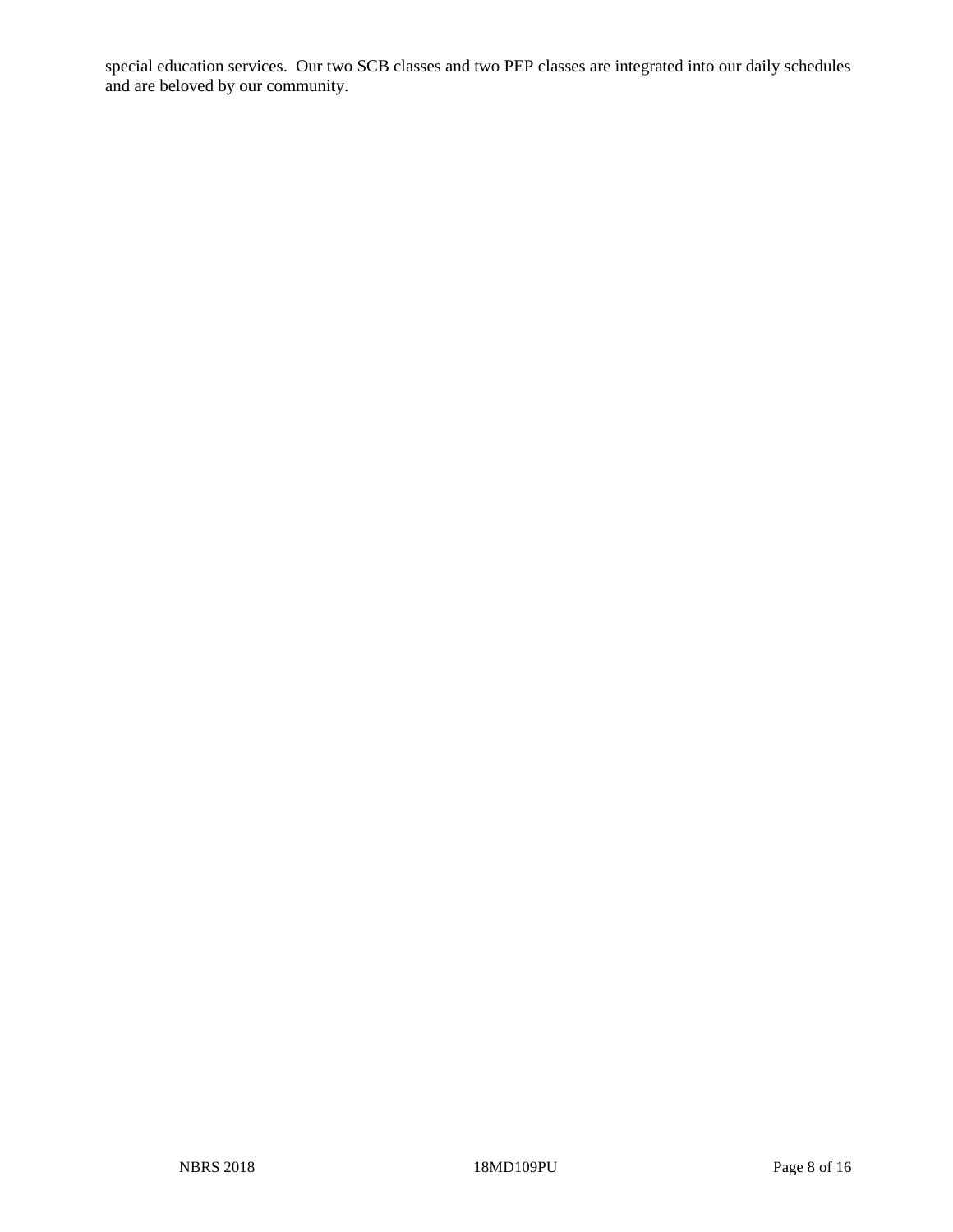### **1. Core Curriculum:**

Luxmanor's instructional planning is guided by the Common Core State Standards and the MCPS Curriculum 2.0, integrating Universal Design for Learning strategies and critical thinking skills. The curriculum is designed to challenge students and prepare them for college and future careers.

Luxmanor uses a research based balanced literacy approach that provides all students with a wide range of reading and writing experiences in both whole group and small group instruction. During whole group instruction, teachers model comprehension strategies, demonstrate fluent oral reading of text, develop content rich vocabulary and engage students in discussions. Small group guided reading instruction is focused on the needs of students and is used to master indicators in reading literature, reading information, foundational skills, and language vocabulary. Teachers use instructional leveled texts during small group guided reading to teach students how to strategically comprehend complex texts, as well as develop critical thinking skills. Students also engage in research-based critical thinking programs, such as Junior Great Books and The William and Mary Language Arts Program.

In mathematics, beginning in Kindergarten, teachers work to develop the students' knowledge and skills in the area of counting and cardinality, addition and subtraction within 10, and word problems. In first and second grade, the students continue to build their understanding of addition and subtraction as they are adding and subtracting within 100 and then 1,000, by the end of second grade. Their ability to persevere and make sense of word problems continues to grow as well. In the intermediate grades, students are multiplying, dividing, working with fractions, solving word problems using the four operations, looking for patterns, creating mathematical models, and reasoning both abstractly and quantitatively. As students prepare to leave after fifth grade, their math toolbox is full with all they need to tackle middle school math and most importantly, math in real-world situations. Classroom teachers and specialists create a rigorous learning environment that promote both collaboration and independence. All students are expected to demonstrate proficiency in the areas of understanding, computation, application, reasoning, and engagement (UCARE).

The Next Generation Science Standards (NGSS) are implemented in the fourth and fifth grades. This science content prepares students to become college and career ready. These standards integrate science and engineering in order to enhance the scientific inquiry process within the classroom setting. In Kindergarten through third grade, students continue to study the MCPS Curriculum 2.0 science units. These units provide students with the strong science foundations that are needed to bridge the gap between the NGSS and the current Curriculum 2.0. Students study life sciences, engineering design and process, earth and space sciences and physical sciences.

Students participate in STEAM Day each spring, where they have the opportunity to experience a hands on approach to the inquiry process. Students are involved in experiments focusing on earth science, space and technology, and physical science. These opportunities integrate a rigorous experience that deals with the content and application of how science is practiced in our daily lives.

Social Studies is taught with an on-going approach that reaches into every aspect of the school community. Students in grades K-5 experience a wide variety of learning experiences designed to increase their awareness of their community, state and the nations of the world. The school year begins with civics lessons that lay the foundations of a respectful and caring learning environment throughout the school. As part of MCPS Curriculum 2.0, students have learning opportunities not only in civics but also in appreciation of cultures around the world, history, economics and geography. Students develop an understanding of their world and how they can make positive contributions as they go through life. Lessons are planned with the school's diverse population in mind. Teachers use interactive flip charts, trade books and a wide variety of media resources to enrich instruction to address the many different learning styles in our classrooms.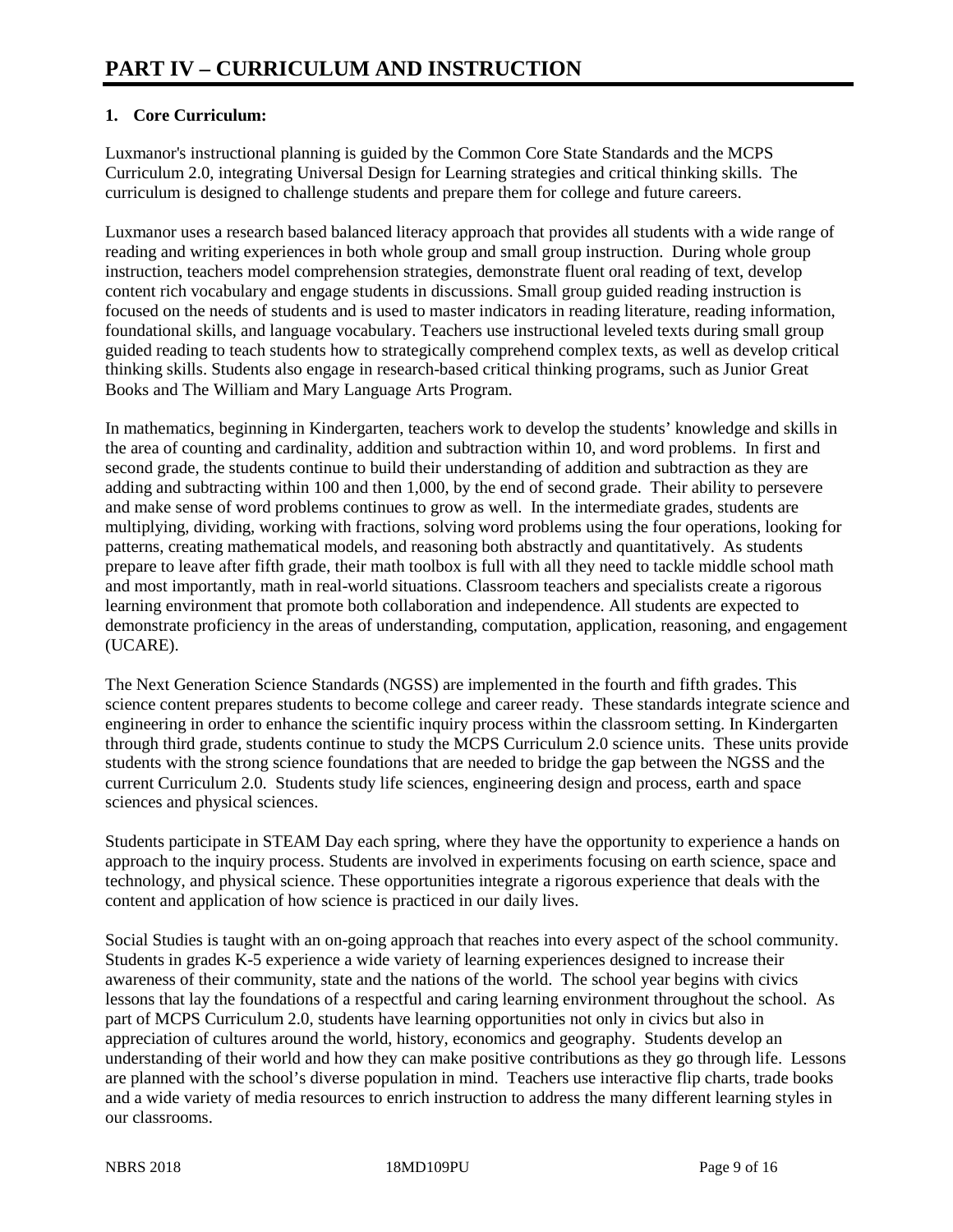The Student Government Association (SGA) is a vibrant group of students who plan and help students and staff to practice what they learn in the social studies curricula. With their help, the Luxmanor population carries out meaningful real-time community outreach activities such as The Thanksgiving Food Drive, The Winter Coat Drive, The Winter Clothing Drive for Fisher House and The Pennies for Patients program.

Luxmanor has two Preschool Education Program (PEP) classes. This program provides special education services to children ages 3-5 identified with moderate learning delays. Children in this program have an Individualized Education Plan (IEP) based on individual student needs. The IEP goals serve as a guide to assist students learning skills other children their age have already learned such as colors, basic shapes, and identifying letters and numbers. Developmental skills that include communication, exploration, movement, play and socialization are all focused on in conjunction with IEP goals. Classroom teachers, speech/language therapists, occupational therapists, and/or physical therapists collaborate together to address the individual goals and needs of students.

#### **2. Other Curriculum Areas:**

All students at Luxmanor participate in art, music and physical education one time per week. In addition, all students in grades Kindergarten through second grade attend media once per week and students in grades three through five attend media on a flexible schedule designed to provide them optimum time to conduct inquiry projects.

The art program at Luxmanor serves all students in grades Kindergarten through fifth grade. Each year, every grade level receives instruction and experiences in the following areas of art: drawing, painting, sculpture and ceramics and printmaking. Masks and puppets, bookmaking, architecture and textiles are explored as well. The elements of art and the principles of design are a focus for each lesson. As students progress through their elementary years, the elements and principles are presented with an increasing level of complexity. For example, understanding the use of color in a work of art begins in Kindergarten. Students identify the primary colors and mix them to form secondary colors. As the students reach fifth grade, they will have learned about warm and cool colors, complementary colors, tints and shades, monochromatic color schemes and analogous colors. This same pattern of learning occurs for all of the elements, principals and areas of art. The art program includes opportunities to learn about individual artists, particular periods in art and a look at how art plays a role in our daily lives, in the history of mankind and how it makes connections to our learning in other subject areas.

Physical education is focused on exercise physiology, biomechanics, social-psychological principles, motor learning principles, physical activity and skillfulness, all of which are imbedded in students learning new skills, practicing respect and exhibiting good sportsmanship. In the fall, students begin with basketball and soccer units, learning the skills of how to dribble and shoot in both sports. Students then transition to fitness where they learn new exercises, how to work and stretch different muscle groups, and learn about heart rate, taking your pulse and goal setting. During the winter, students begin gymnastics, learning how to do different rolls, balances and weight transfers. In February, students participate in the annual Jump Rope for Heart, where students raised over \$4,000 during the 2016-2017 school year. In the spring, students learn the skills to play baseball, tennis, badminton and pickle ball. The overall goal for students is to develop a mindset that values physical activity and its benefits in sustaining a healthy lifestyle.

In music, students learn and practice musical skills in the areas of singing, performing on classroom instruments, analyzing and responding to music (though movement, writing, and music vocabulary), reading standard musical notation, improvisation, and composition. Instrumental music is aligned with the National and State Music Education Standards. Students choose their instrument of choice and develop their skills both individually and as members of a larger community. Students have the opportunity to showcase their skills through annual winter and spring concerts, as well as regional concerts.

Each spring, Luxmanor conducts a Specialists' Showcase event where the art, music and physical education teachers highlight the skills students have been practicing during the school year. One piece of art work for each child is displayed throughout the school year to highlight the work each grade level has focused on. Third grade students share their proficiency in playing their recorders, highlighting their ability to read and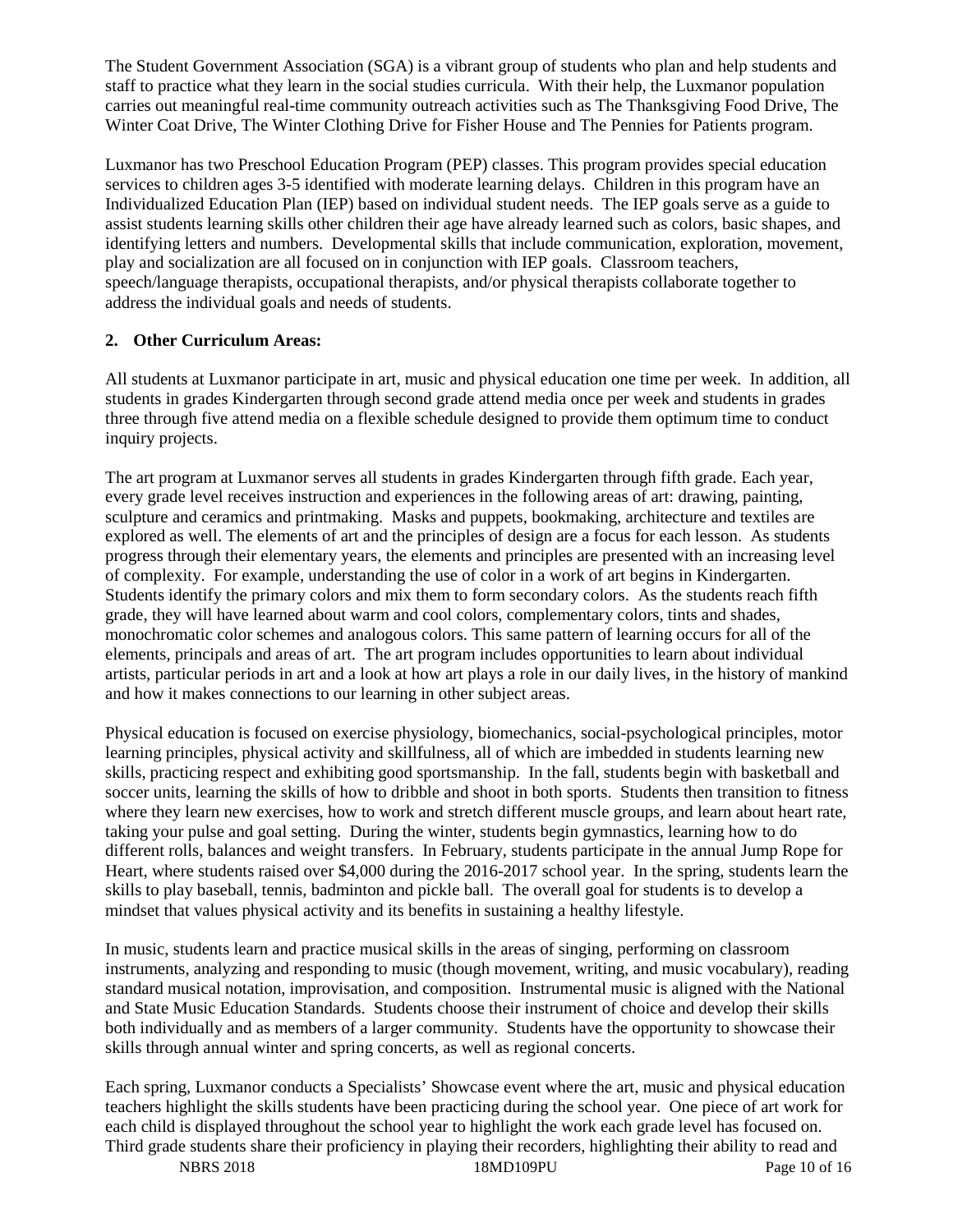interpret music. Fourth grade students exhibit their jump roping skills as they highlight their timing, balance, creative movement and individual abilities.

Students come to the media center to learn and apply information literacy skills. The primary focus is on inquiry projects from the curriculum for each grade level. To complete these projects, students work through the research process—from asking questions, to identifying keywords, to evaluating both print and digital resources, to taking notes, to citing sources. Students then continue to work with their classroom teachers to take the information they discovered during research to produce informational, persuasive, or opinion writing pieces. Back in the library, students will also work with various applications to create a final product using technology. The students have created animated presentations, book trailer videos, timelines, and graphic-novel styled e-books. Additionally, students learn about responsible digital citizenship, covering topics such as cyberbullying, password protection, spam and privacy.

#### **3. Instructional Methods, Interventions, and Assessments:**

Student performance is assessed throughout the school year to provide teachers with relevant data to analyze and plan for instruction to meet the needs of their students. Assessment data ranges from anecdotal notes taken during instruction, to quiz/test data, to grades, to norm referenced assessments such as the Measures of Academic Performance (MAP) assessments in reading and mathematics. All of these data points provide teachers with the information they need to target their instruction to meet the needs of their students. Both individually and as a team, teachers analyze their students' performance and develop instructional plans for providing additional instruction in both areas of need and areas for enrichment.

This year's School Improvement Plan is focused on improving teachers' effectiveness to analyze student work in order to determine the next steps for instruction. Teachers use a systematic approach to break down a specific indicator to see where students are showing proficiency and where they need clarification to guide further instruction. This allows teachers to see which areas students are ready to extend on and which areas students need to revisit. This is done both independently and in teams to ensure everyone is on the same page and to share ideas. After analyzing, teachers are able to use flexible small groups for reteaching and enriching targeted areas. In these small groups, teachers use a variety of resources and manipulatives to present information in multiple ways.

Students who require additional support in reading participate in a reading intervention program including Fountas and Pinnell Leveled Literacy Intervention, SOAR to Success, Early Interventions in Reading, Read Naturally and Ready Common Core Reading. In mathematics, students participate in Ready Common Core Math and FASTT Math. For enrichment, in reading, students participate in Junior Great Books and the William and Mary Language Arts Program and in mathematics, students in grades four and five participate in a compacted math class that accelerates their learning through the sixth grade curriculum. ESOL teachers and special education teachers plug into classrooms to support their students during instruction in reading and mathematics.

Teachers continue to focus on closing the achievement gap. Multiple student data points are analyzed to determine specific areas for growth and then action plans are developed for students. Inclusion in intervention programs or enrichment opportunities are determined for each child and their progress is tracked to determine the effectiveness of those programs for each child.

In grades 2 through 5, teachers utilize chromebooks on a daily basis. Chromebooks allow for differentiation through the use of assistive technology. Students can use features such as "speech to text" and "read to" in all content areas. This enables students' independence while making the curriculum accessible for all. Chromebooks allow ESOL teachers to modify assignments posted to Google Classroom in order for ESOL students to have more success with classroom assignments and concepts. Through the use of Google Classroom in grades three through five, teachers are provided with a digital platform to instruct their students in the same electronic medium they live in outside of the school day, which further engages students in their learning at school.

NBRS 2018 18MD109PU Page 11 of 16 Weekly planning meetings focus on both whole group and small group instruction. These plans include the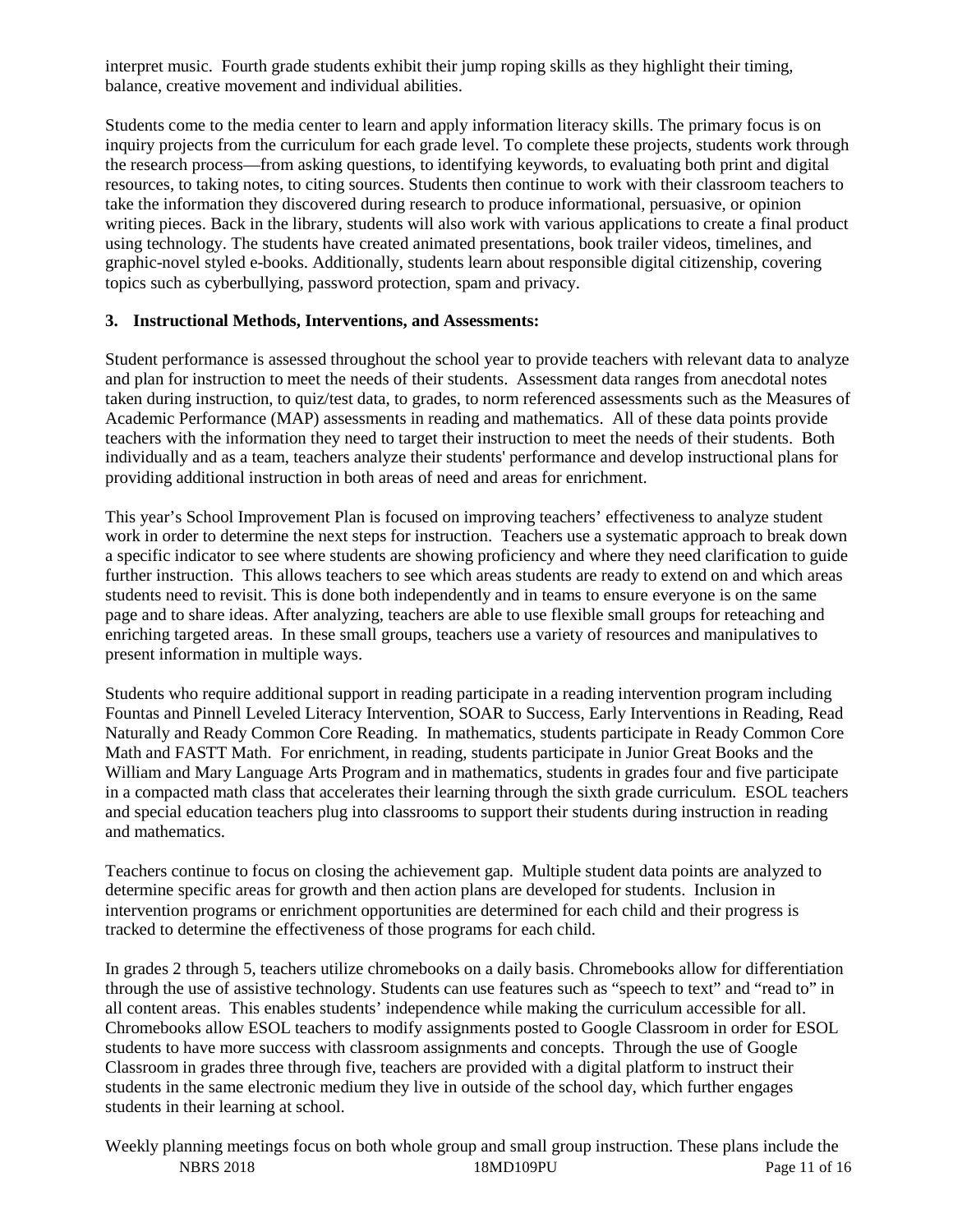necessary vocabulary to be developed with all students, manipulatives to be used, leveled texts and differentiation based on student levels. Planning for ESOL students is included, which incorporates the use of sentence frames, visuals, word banks and note taking strategies. Individual teachers incorporate instructional practices from the Individual Education Plans (IEP) their students have who receive special education services.

Last year, the School Improvement Plan was a focus on improving teacher's capacity in planning for, and incorporating critical thinking across content areas. Teachers began to plan purposefully using Bloom's Taxonomy for questioning in order to stretch students thinking in all subject areas. Teachers continue to use these strategies to push students to think critically in all content areas. This type of questioning is also scaffolded with a variety of questioning stems to make these type of questions accessible to all students, even those who are second language learners. Teachers may start with questions at the identifying level, then move into the explaining level and end with students applying what they learned to create a representation of what they have learned.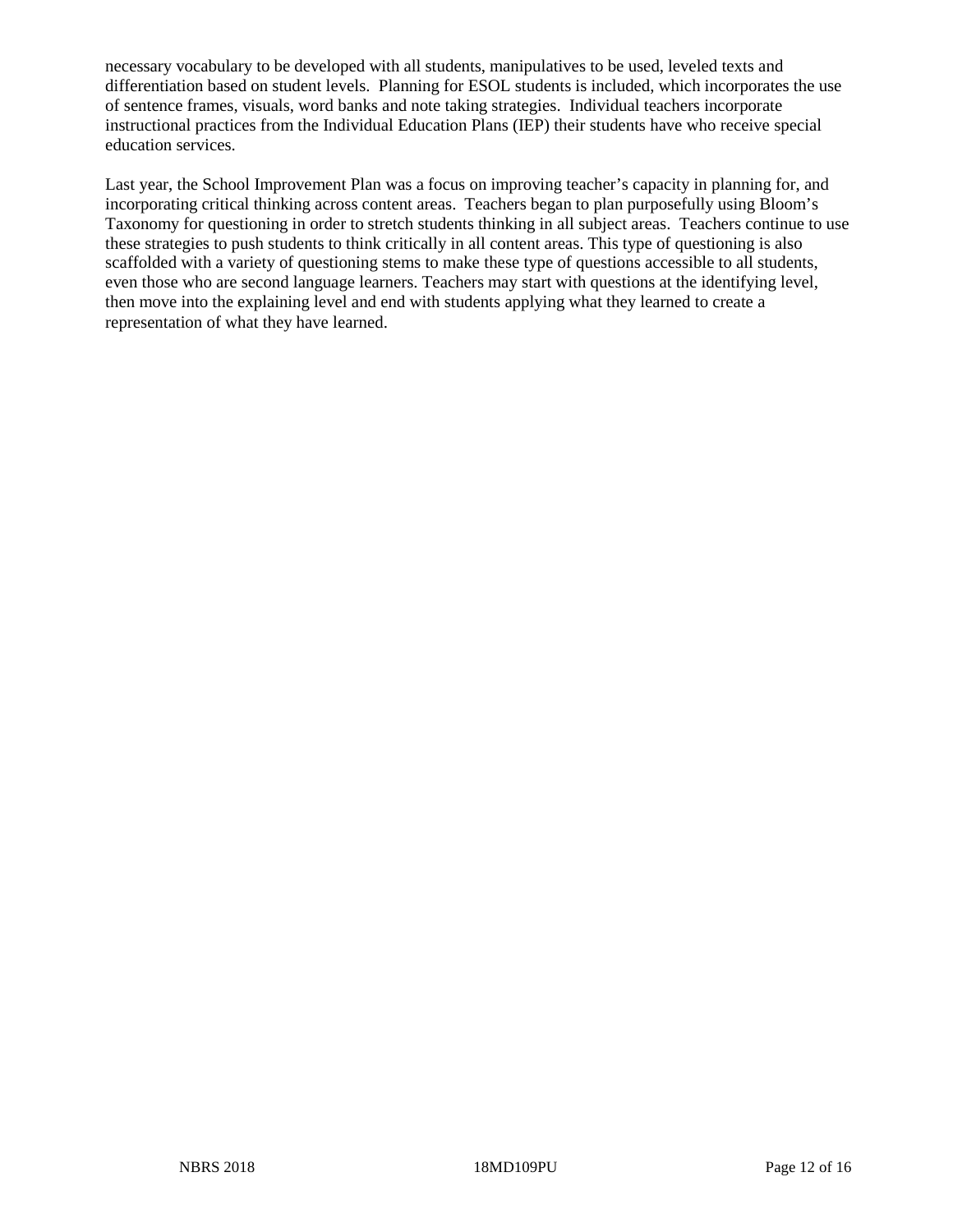#### **1. School Climate/Culture:**

Luxmanor strives to create an environment that fosters a lifelong love of learning. Students enjoy coming to school because the staff has created a safe and nurturing environment. Luxmanor has created a calm, respectful place to learn through the practice of mindfulness. Mindfulness teaches students to focus their attention on being effective and skillful in everyday life. In any given classroom you might see breathing activities, mindful writing and hand exercises, guided visualizations and meditation. The practice of mindfulness connects students with a deeper sense of purpose and joy. Students are also recognized at monthly Town Hall meetings for their individual and collective achievements. Students are acknowledged for meeting personal goals, improved academic performance, and being a positive school citizen. Luxmanor encourages students to recognize each other for random acts of kindness. Students complete a compliment card for another student in the classroom and place it in the classroom bucket. During class meetings, compliments are regularly shared with the group. Recognizing each other encouragesh the students to spread their love and good feelings to others.

For individual recognition, the students earn stars as a reward when "caught" making good choices by any adult in the building. The stars are placed in a Star Jar for a weekly drawing by the principal. The drawing is held every Friday afternoon and the Star Jar winner is recognized over the loud speaker for all to celebrate. The students are rewarded with a certificate and a pencil. For group recognition, classes are awarded Owls for collectively making positive choices. Once a class earns 25 Owls, a celebration is rewarded.

The administrators at Luxmanor create a positive environment where staff members are respected and valued. The staff's opinions are taken into account when making decisions that affect the Luxmanor community. Effective staff practices are written out on "Staff Superstars" and publicly displayed. Additionally, the principal recognizes one staff member each week for their hard work and dedication. The staff member is acknowledged in the weekly staff bulletin and receives the coveted "staff member of the week" parking spot. The principal regularly surprises the staff with monthly goodies that he rolls to each classroom on a cart.

The Luxmanor staff has shown great school spirit by participating in both Montgomery County's staff kickball and softball leagues. The staff also celebrates numerous wedding showers, baby showers and holiday celebrations together. These activities bridge relationships of staff members from all grade levels and content areas outside of school hours.

#### **2. Engaging Families and Community:**

Luxmanor benefits from an engaged community that supports the achievement of students. Luxmanor serves as a professional development school for Towson University. Student interns studying to be teachers rotate through the primary grades over the course of three semesters, culminating in their student teaching. Seniors from the local high school also complete internships at Luxmanor, learning about all aspects of being a teacher and impacting the lives of students. Tutors from the Oasis Institute volunteer with hand selected students, working on both academic and social skills.

Local businesses partner with the fourth grade team to provide students a behind the scenes look at how they operate their business and discuss the economics of running a business. Students then create their own business plans to sell to their teachers in a "Shark Tank" scenario.

In partnership with a school parent, the Right Track Wellness Program was created which focuses on students living healthy lifestyles. This partnership led to a total of \$15,000.00 being won in grant money from a local restaurant that supplemented the purchase of new equipment for recess, nutrition books for each classroom, an assembly on nutrition, a school-wide ice skating event and "Eat the Color of the Rainbow Week."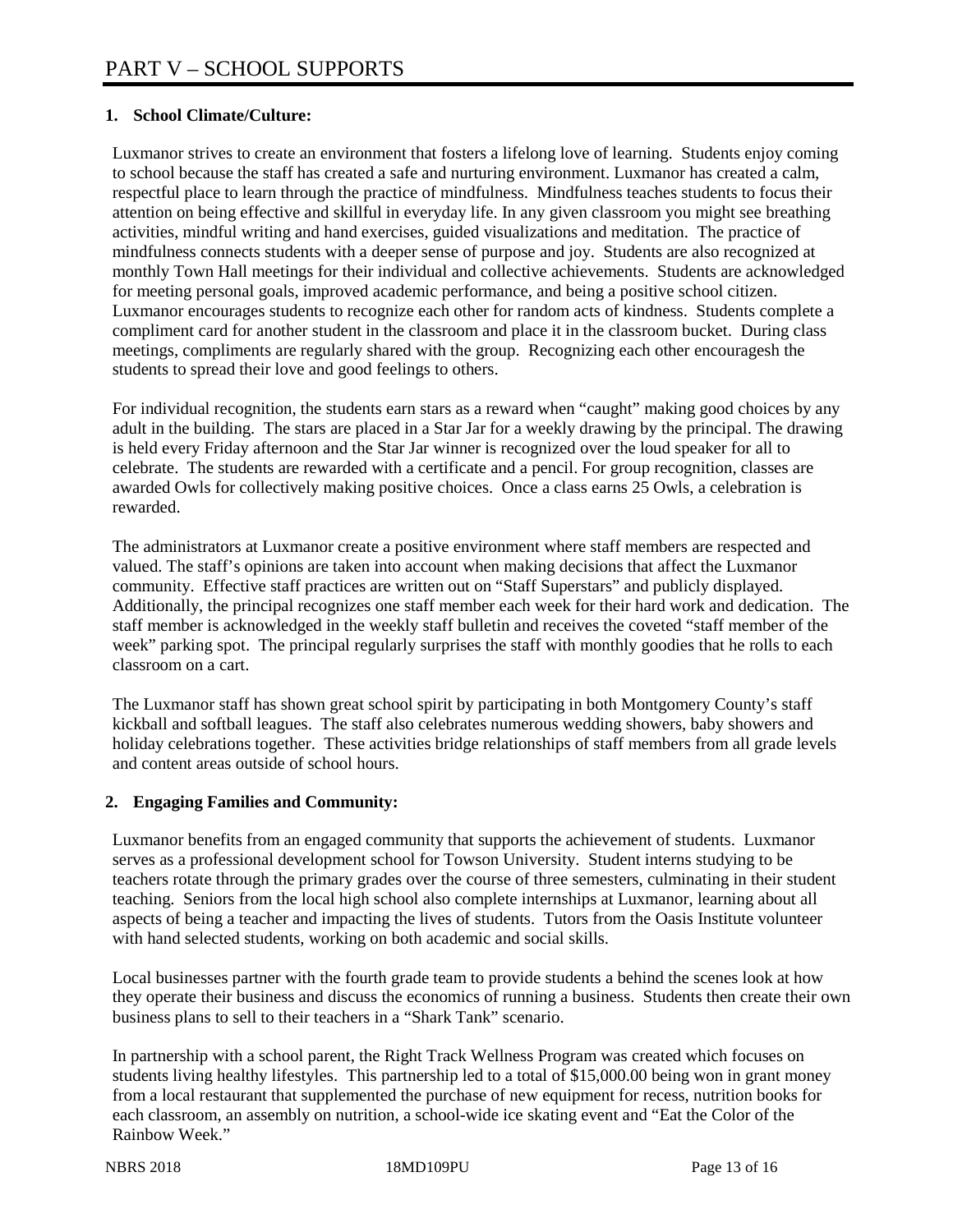Teachers conduct Back to School Nights (BTSN) in the fall where they review the curriculum with parents. ESOL teachers also host an ESOL BTSN where interpreters are available to translate the information being shared to families whose first language is not English. Formal parent/teacher conferences are held after the first quarter informing parents of their child's performance, as well as informal conferences throughout the school year. Families receive weekly emails from their child's teacher informing them of what their child will be studying in the upcoming week. The principal sends home a monthly newsletter, The Owl's Hoot, informing parents of school and district-wide news and events, as well as emails and letters throughout the month informing parents of events at school and pertinent information. During New Parent Night, new families receive information from the administrators that pertains to the operations of the school and an overview of the curriculum. Parent presentations have been held that focused on student achievement, social emotional learning, mindfulness and how to help your child learn to read.

Families also volunteer in the classroom, working with individual or small groups of students, attending field trips, assisting at lunch and recess, copying materials for teachers and shelving books in the book room and media center.

#### **3. Professional Development:**

Luxmanor's professional development is focused on providing teachers with the right tools and knowledge to enable them to effectively analyze student data and plan meaningful instruction to ensure success for all students. This is completed in a variety of ways.

The school system provides trainings over the summer and throughout the school year. Teachers have opportunities to engage in online webinars, face-to-face trainings and collaborative learning sessions. Trainings focus on a wide variety of topics from math and reading instruction to using data to plan for instruction.

At the school level, staff are provided equity training throughout the school year. We have used the work of Glenn Singleton to guide us in our journey of examining our own racial and cultural identity, examining the racial identity of students and staff, and learning how to establish learning environments that are conscious of race and culture. Through this professional development, teachers are better able to implement equitable classroom practices that facilitate engagement from more students. Staff have also received training on ESOL strategies, incorporating critical thinking into lessons, reading and math instruction differentiation, interpreting student achievement data, mindfulness and planning.

At the individual level, the staff development teacher and reading specialist provide differentiated professional development, working closely with each grade level to provide learning and support that is tailored to the specific needs of the students and teachers. You can find them modeling lessons in classrooms, sitting with teams or individual teachers to analyze student data and determine next steps for instruction, setting up peer visits, discussing options for differentiation to meet the needs of all students and providing trainings during staff meetings.

Administrators participate in curriculum update meetings throughout the school year that provide training in the curriculum, how to interpret and use data, changes in academic programs and research based programs to support and enrich student instruction. Administrators also benefit from coaching relationships with supervisors who provide one-on-one focused professional development based on individual needs.

At Luxmanor, the professional development work is founded on the belief that building teacher capacity leads to higher student achievement. By partaking in ongoing learning, we are constantly reflecting on and tweaking our approach to teaching. As a staff, we realize the importance of bettering our craft and to get the very best from our students we have to be at our best.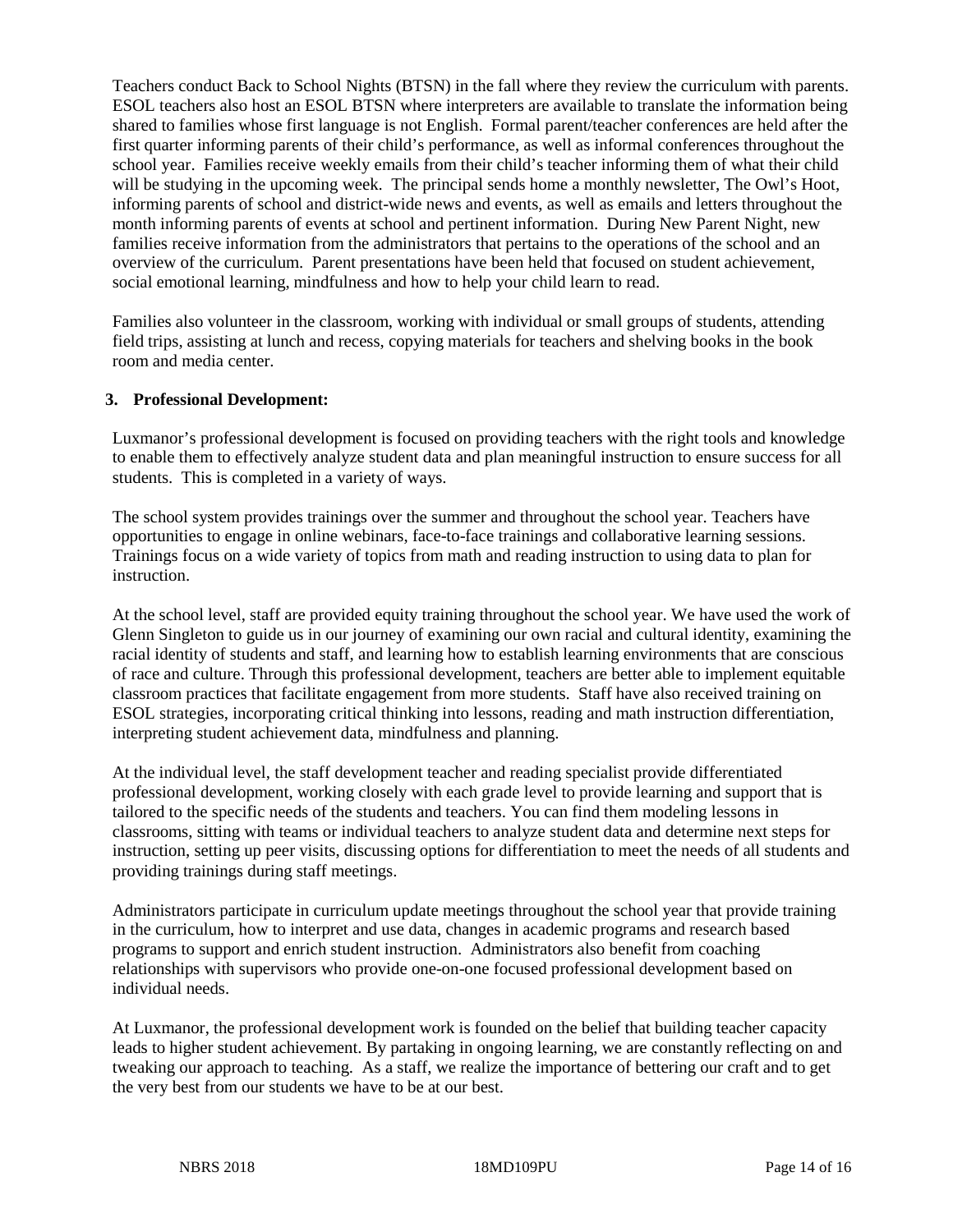#### **4. School Leadership:**

The principal is a strong advocate of shared leadership and includes the Instructional Leadership Team (ILT) in all decisions that impact students and staff. The ILT is composed of all team leaders, the assistant principal, the staff development teacher, reading specialist, administrative secretary, special education teacher, ESOL teacher and counselor. The principal frames the vision for the school and the ILT collaborates together to implement a shared vision of student success for all students. The ILT meets monthly to analyze student performance data, approve and evaluate school-wide initiatives, develop and monitor the school improvement plan and make instructional and operational decisions for the school. Decisions made by the ILT focus on what is best for the students at Luxmanor.

The principal conducts data meetings with each grade level to analyze student achievement and determine the next steps in improving student performance. Teachers are provided data to analyze, along with a set of questions to consider as they look at the performance of their students. Teachers then create their own plans for improving student achievement, with a focus on closing the achievement gap, which is supported by the principal through additional materials, planning time and professional development.

The principal meets weekly with the Core Team composed of the reading specialist, staff development teacher, assistant principal and lead special education teacher. This team plans staff meetings based on the School Improvement Plan, analyzes school-wide data, analyzes school-wide intervention programs and develops data presentations for the staff. Specialists at this meeting share with the principal the work they have conducted with staff to improve teaching and learning. Improving student performance is the guiding criteria for all discussions.

Weekly meetings are conducted with the building services manager to discuss building needs. Routine maintenance of the building is reviewed, as well as any additional topics that may need to be discussed such as upcoming events at school. The building manager receives feedback on the cleanliness of the building and is actively involved in determining how his team can continue to improve the physical learning environment of the school, both indoors and outdoors.

Continuous communication with the PTA President continues to build upon the strong relationship between the school and the community. Working together, the principal and PTA President address community concerns and questions and provide parents with informative information sessions at PTA meetings.